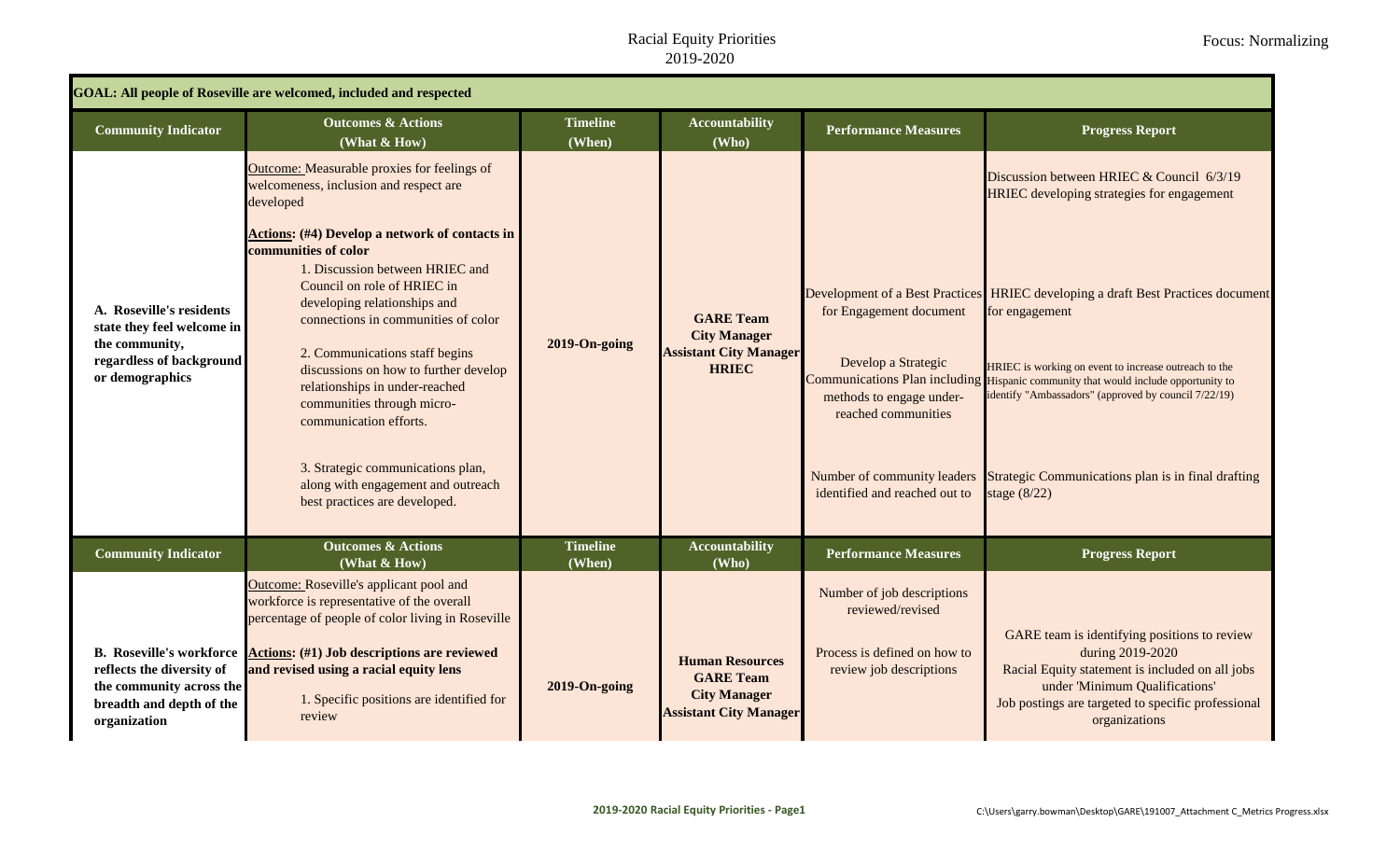## **Racial Equity Priorities** 2019-2020 **Assistant City Manager**

Focus: Normalizing